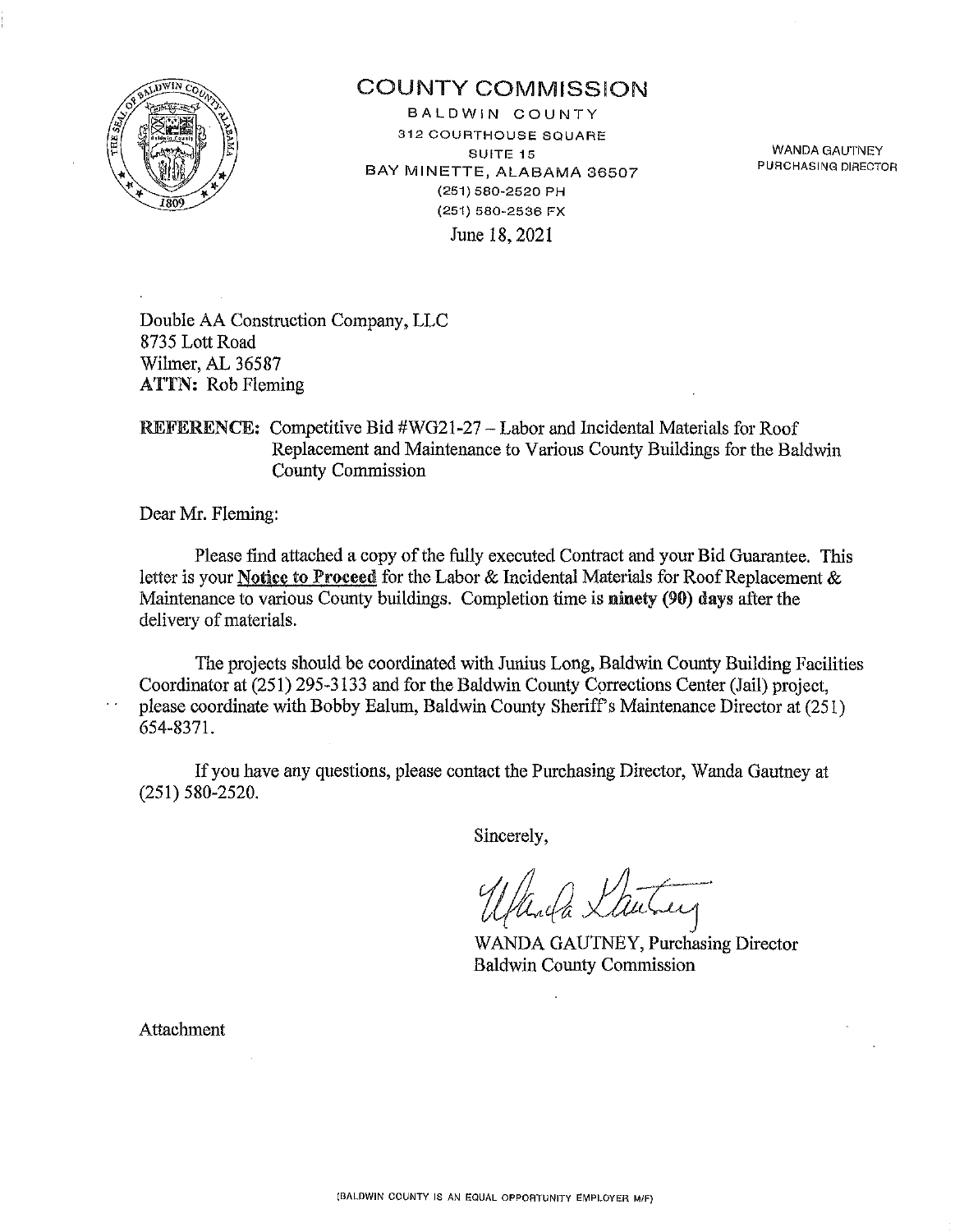State of Alabama (1)

"

 $\ddot{\phantom{a}}$ 

County of Baldwin )

## CONTRACT FOR PROFESSIONAL & CONSTRUCTION SERVICES

This Contract for Professional and Construction Services is made and entered into by and between the County of Baldwin (hereinafter called "COUNTY") acting by and through its governing body, the Baldwin County Commission, and Double AA Construction Company, LLC, (hereinafter referred to as "PROVIDER").

## WITNESSETH:

Whereas, at its regular meeting on April 20, 2021, the COUNTY authorized staff to solicit bids for Labor and Incidental Materials for Roof Replacement and Maintenance to Various County Buildings for the Baldwin County Conunission; and

Whereas, PROVIDER presented the lowest bid to the COUNTY, and therefore, the COUNTY wishes to retain PROVIDER to provide these services hereinafter set out under the following terms and conditions.

NOW, THEREFORE, in consideration of the premises and the mutual covenants herein contained the sufficiency of which being hereby acknowledged, PROVIDER and COUNTY do hereby agree as follows:

- I. Definitions. The following terms shall have the following meanings:
	- A. COUNTY: Baldwin County, Alabama
	- B. COMMISSION: Baldwin County Commission
	- C. PROVIDER: Double AA Construction Company, LLC
- II. Obligations Generally. The COUNTY hereby retains, and the PROVIDER agrees to perform for the COUNTY, those services as hereinafter set forth. This document shall serve as the binding contract for the services of PROVIDER. PROVIDER shall immediately commence performance of the services outlined herein upon full execution of this Contract. All work shall be commenced and completed in a timely manner as, and at the times, herein set out.
- III. Recitals Included. The above recitals and statements are incorporated as part of this Agreement and shall have the effect and enforceability as all other provisions herein.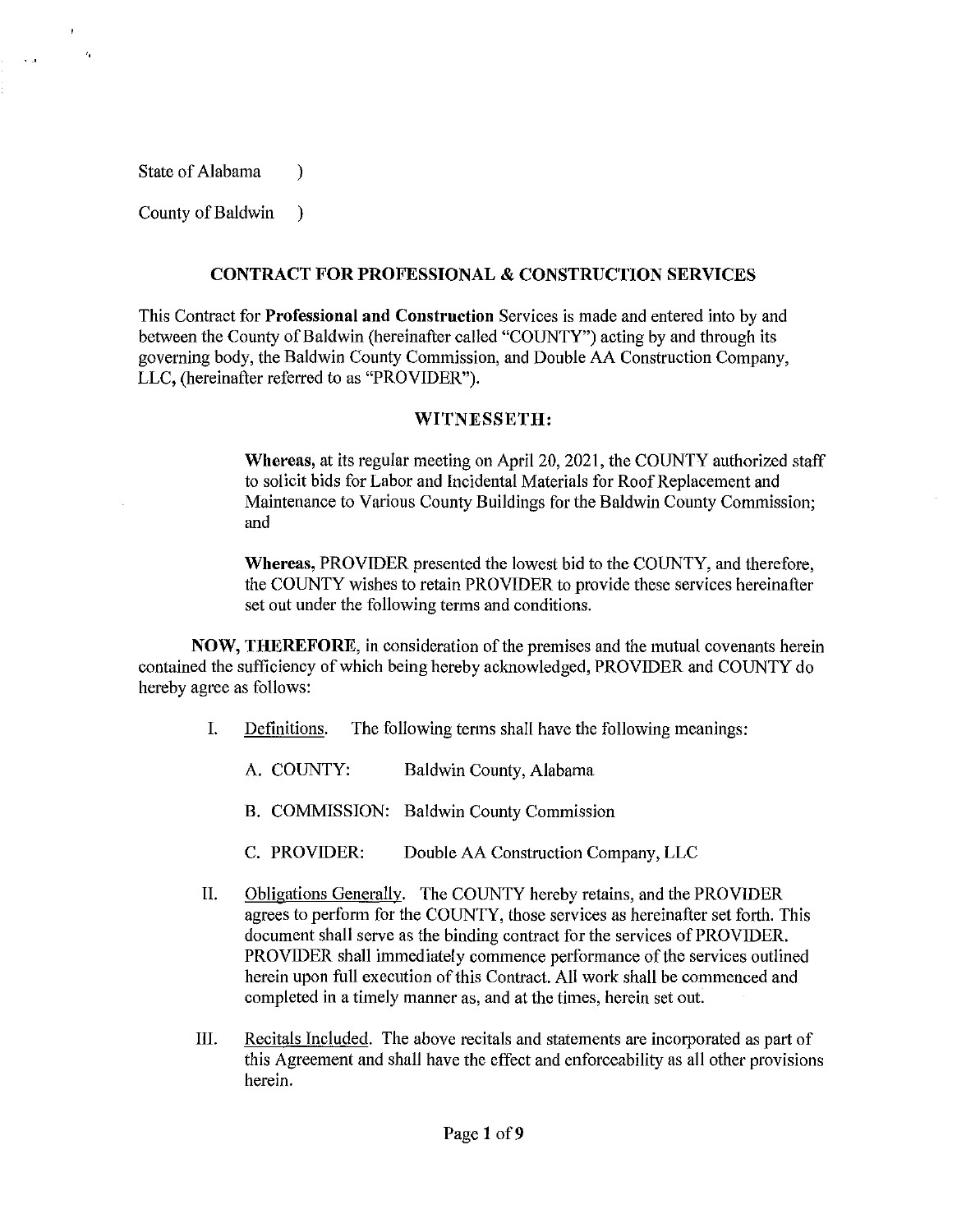IV. Professional Qualifications. For the purpose of this Contract, the PROVIDER represents and warrants to the COUNTY that it possesses the professional, technical, and administrative personnel with the specific experience and training necessary to provide the professional services required herein.

 $\mathbf{r}$  .

 $\mathbf{1}$ 

- V. No Prohibited Exclusive Franchise. The COUNTY neither perceives nor intends, by this Contract, a granting of an exclusive franchise or violation of Art. I, Section 22 of the Alabama Constitution.
- VI. Representation/Warranty of Certifications, Etc. PROVIDER represents and warrants that PROVIDER is presently certified, licensed and otherwise permitted under all necessary and applicable laws and regulations to perform the services herein, and that PROVIDER shall renew, maintain, and otherwise ensure that all such certifications, licenses, and permits are current and valid, without interruption, for and through completion of the services. The representation and warranty aforesaid is a material inducement to the COUNTY in entering this Contract, and the parties agree that the breach thereof shall be deemed material at the County's option.
- VII. Legal Compliance. PROVIDER shall at all times comply with all applicable Federal, State, local and municipal laws and regulations.
- VIII. Independent Contractor. PROVIDER acknowledges that it is an independent contractor, and PROVIDER shall at all times remain as such in performing the services under this Contract. PROVIDER is not an employee, servant, partner, or agent of the COUNTY and has no authority, whether express or implied, to contract for or bind the COUNTY in any manner. The parties agree that PROVIDER shall be solely responsible for and shall have full and unqualified control over developing and implementing its own means and methods, as it deems necessary and appropriate in providing the aforementioned services, and that the COUNTY's interests herein are expressly limited to the results of said services. PROVDIER is not entitled to unemployment insurance benefits, and PROVIDER is responsible for and obligated to pay any and all federal and state income tax on any monies paid pursuant to this Contract.
- IX. No Agency Created. It is neither the express nor the implied intent of PROVIDER or COUNTY to create an agency relationship pursuant to this Contract. Therefore, the PROVIDER does not in any manner act on behalf of COUNTY and the creation of such a relationship is prohibited and void.
- X. Unenforceable Provisions. If any one or more of the provisions contained herein shall, for any reason, be held to be invalid, illegal or unenforceable in any respect, then such provision or provisions shall be deemed severable from the remaining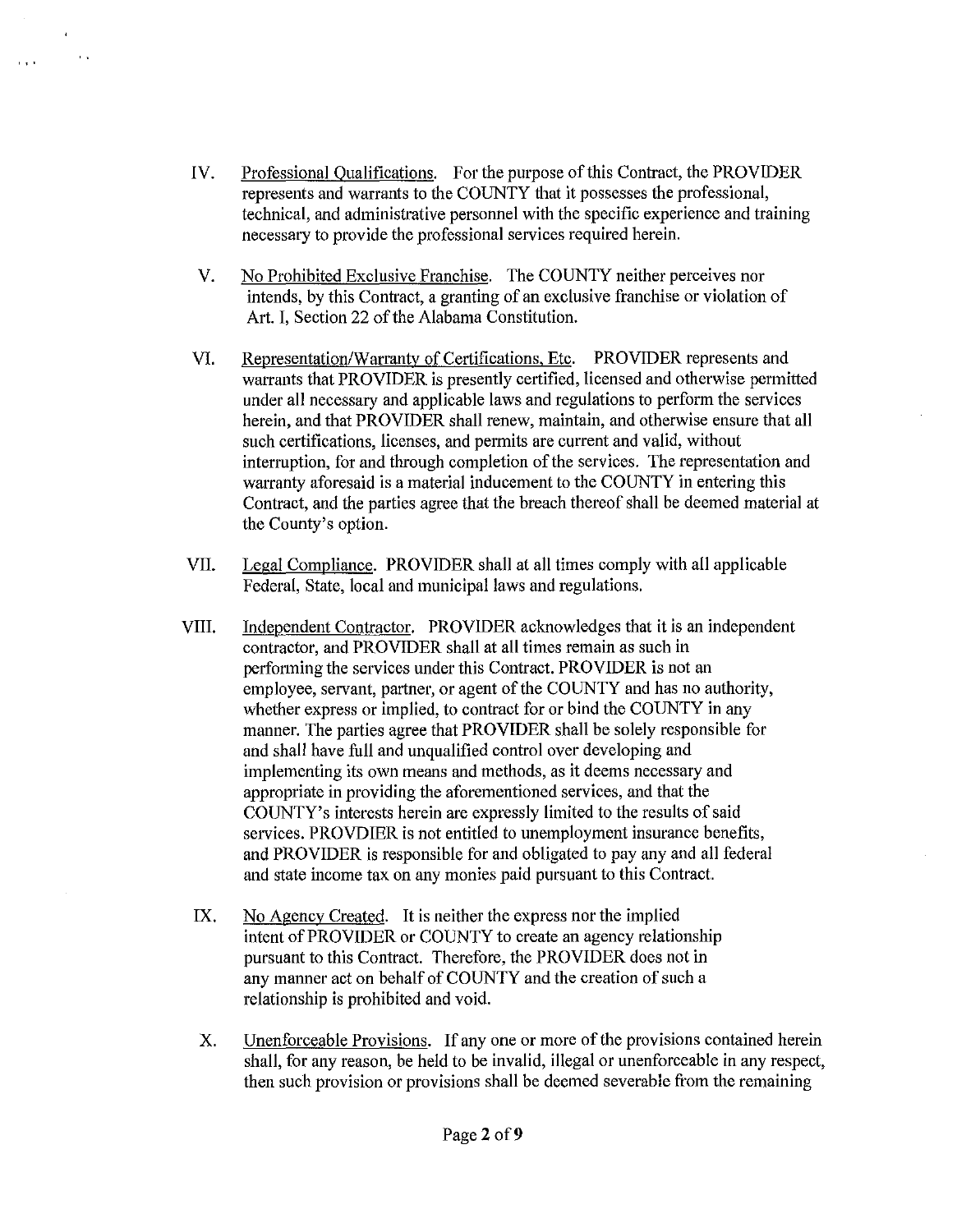provisions hereof, and such invalidity, illegality or unenforceability shall not affect any other provision hereof. This Contract shall be construed as if such invalid, illegal or unenforceable provision had never been contained herein.

 $\sim$   $\sim$ 

- XI. Entire Agreement. This Contract represents the entire and integrated agreement between COUNTY and PROVIDER and supersedes all prior negotiations, representations, or agreements, either written or oral. This Contract may be amended only by written instrument signed by all parties.
- XII. Failure to Strictly Enforce Performance. The failure of the COUNTY to insist upon tbe strict performance of any of the terms, covenants, agreements and conditions of this Contract shall not constitute, and shall never be asserted by PROVDIER as constituting, a default or be construed as a waiver or relinquishment of the right of the COUNTY to thereafter enforce any such term, covenant, agreement, or condition, but the same shall continue in full force and effect.
- XIII. Assignment. This Contract or any interest herein shall not be assigned transferred or otherwise encumbered by PROVIDER without the prior written consent of the COUNTY, which may be withheld or granted in the sole discretion of the COUNTY.
- XIV. Ownership of Documents/Work. The COUNTY shall be the owner of all copyright or other intellectual property rights in reports, documents and deliverables produced and paid for under this Contract, and to the extent permitted by Alabama law, any such material may be reproduced and reused at the discretion of the COUNTY without payment of further consideration. PROVIDER shall not transfer, disclose, or otherwise use such information for any purpose other than in performance of the services hereunder, without the COUNTY's prior written consent, which may be withheld or granted in the sole discretion of the COUNTY.
- XV. Notice. Notice required herein shall be in writing, unless otherwise allowed, and said notice shall be deemed effective when received at the following addresses:

| PROVIDER: | Double AA Construction Company, LLC              |  |
|-----------|--------------------------------------------------|--|
|           | 8735 Lott Road                                   |  |
|           | Wilmer, AL 36587                                 |  |
|           | ATTN: Rob Fleming                                |  |
| COUNTY:   | <b>Baldwin County Commission</b><br>c/o Chairman |  |
|           | 312 Courthouse Square                            |  |
|           | Suite 12                                         |  |
|           | Bay Minette, AL 36507                            |  |
|           |                                                  |  |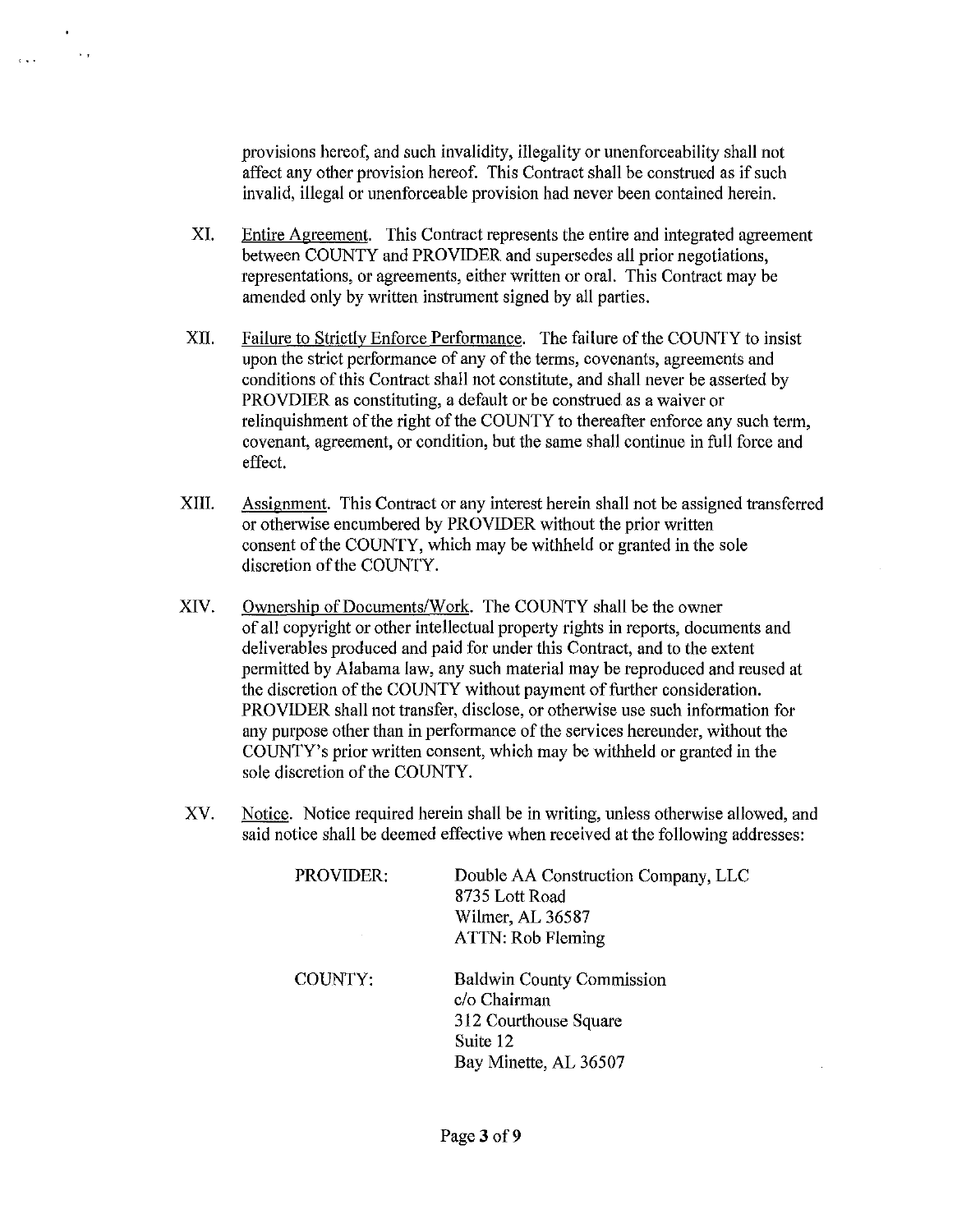XVI. Services to be Rendered. PROVIDER is retained by the COUNTY as a professionally-qualified Contractor. The general scope of work for the services shall include all the terms and Conditions **of"Competitive Bid #WG21-** 27", the same being expressly incorporated herein by reference, and without limitation will encompass:

# **"Competitive Bid #WG21-27 - Labor and Incidental Materials for Roof Replacement & Maintenance to Various County Buildings for the Baldwin County Commission".**

- A. PROVIDER will provide ongoing communications with COUNTY regarding this service, including updates, emails and etc. as requested. Additionally, PROVIDER will meet with COUNTY as needed or requested.
- B. PROVIDER is responsible for the professional quality, technical accuracy, timely completion and coordination of all services furnished by or in relation to this Contract.
- C. PROVIDER represents and warrants that its services shall be performed within the limits and standards provided by the COUNTY, in a manner consistent with the level of care and skill ordinarily exercised by similar providers under similar circumstances at the time the services are performed.

# XVII. General Responsibilities of the COUNTY.

 $\sim$ 

 $\sim 10^{-1}$ 

- A. The COUNTY shall provide reasonable notice to PROVIDER whenever the COUNTY actually observes or otherwise actually becomes aware of any development that affects the scope or time of PROVIDER's services hereunder or any defect or nonconformance in the work of PROVIDER.
- B. The COUNTY shall pay to PROVIDER the compensation as, and subject to the terms set out below.
- XVIII. Termination of Services. The COUNTY or PROVIDER may terminate this contract, with or without cause or reason, by giving ten  $(10)$  days written notice of such to the other party. Upon receipt of such notices, PROVIDER shall discontinue its work to the extent specified in the notice.

In the event of termination, the COUNTY shall pay PROVIDER for all services satisfactorily rendered, and for any expenses deemed by COUNTY to be a reimbursable expense incurred pursuant to this Contract and prior to the date of termination.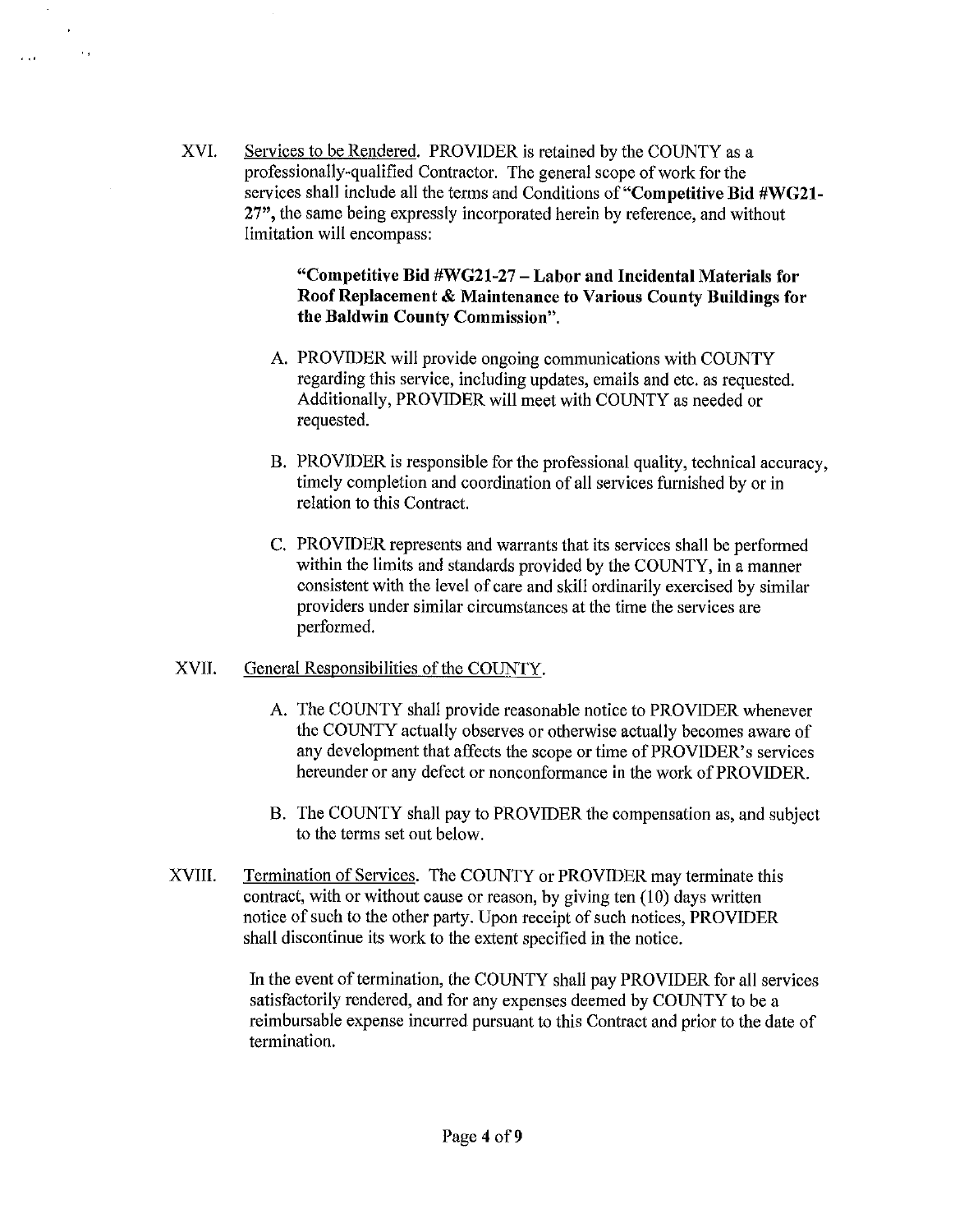XIX. Compensation Limited. The compensation to be paid to the PROVIDER shall be the full compensation for all work performed by PROVIDER under this Contract. Any and all additional expenditures or expenses of PROVIDER, not listed in full within this Contract, shall not be considered as a part of this Agreement and shall not be demanded by PROVIDER or paid by COUNTY.

 $\sim$   $\sim$ 

 $\sim 10^{-11}$ 

- XX. Direct Expenses. Compensation to PROVIDER for work shall be paid as shown on **"ATTACHMENT** A''. Said compensation shall be all inclusive, including without limitation, reimbursement of all cost, incidentals and operating expense associated with those directly engaged in performance of the requested services
- XXI. Method of Payment. PROVIDER shall submit invoices to the COUNTY for payment for work performed. Such invoice shall be accompanied by a detailed account of compensation to be paid PROVIDER.

Payment shall be made by the COUNTY within thirty (30) days of the approval of the invoice submitted by the PROVIDER. The COUNTY agrees to review and approve invoices submitted for payment in a timely manner.

- XXII. Effective and Termination Dates. This Contract shall be effective and commence immediately upon the same date as its full execution, and shall terminate upon either the expiration of not more than **ninety (90)** days after the Notice to Proceed is given or upon a written notification thereof received by either party within the required ten (IO) day period. [Nothing herein stated shall prohibit the parties from otherwise terminating this Contract according to the provisions herein.]
- XXIII. Force Majeure. The Parties hereto shall incur no liability to the other if performance becomes impossible or impracticable by reason on an event or effect that the parties could neither have anticipated nor controlled. This allowance shall include both an act of nature and acts of third parties. Any costs that would otherwise be incurred and/or necessitated by the provisions herein shall be alleviated for either party by such event or effect.
- XXIV. Indemnification. Provider shall indemnify, defend and hold County and its Commissioners, affiliates, employees, agents, and representatives (collectively "County") harmless from and against any and all claims, demands, liabilities, damages, losses, judgments, costs, and expenses including, without limitations, attorneys' fees, for any and all personal injury (including death) and property damage of any kind or nature whatsoever, incurred by, asserted against, or imposed upon County, as a result of or in any manner related to provision of services hereunder, or any act or omission, by Provider. Contractor shall provide the COUNTY with proof of general liability coverage including the COUNTY as an additional insured. This indemnification shall survive the expiration of this Contract.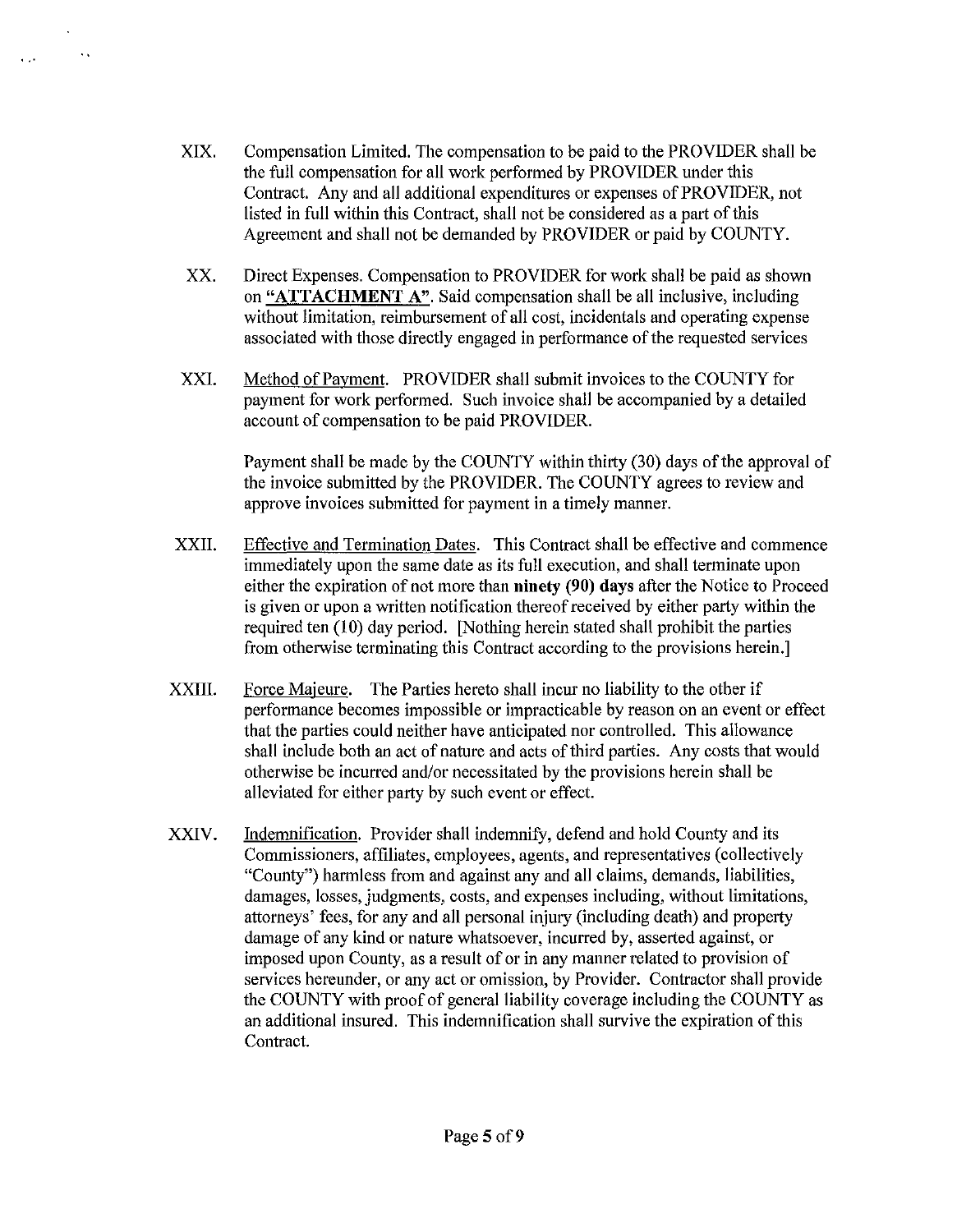- XXV. Number of Originals. This Contract shall be executed with three originals, all of which are equally valid as an original.
- XXVI. Governing Law. This Contract in all respects, including without limitation its formation, validity, construction, enforceability and available remedies, shall be governed by the laws of the State of Alabama, without regard to Alabama conflict of law principles.

 $\mathbf{r} \in \mathbb{R}^n$ 

- XXVII. Insurance. Prior to performing services pursuant to this Contract, Provider shall carry, with insurers satisfactory to County, throughout the term of hereof, Auto Liability Insurance, including owned, hired and non-owned vehicles, with limits of not less than \$1,000,000, combined single limit, for both bodily injury liability and property damage liability each occurrence; Commercial General Liability Insurance, including all contractual liability hereunder, with limits not less than \$1,000,000, combined single limit, for both bodily injury liability and property damage liability each occurrence, and Worker's Compensation Insurance, meeting the statutory limits of the State of Alabama and Employer's Liability Insurance fully covering all employees and supervisors participating in the work at the subject property site. All liability insurance shall name the County as an additional insured. Prior to commencing operations hereunder, a Certificate of Insurance evidencing such coverage, satisfactory to County, shall be furnished to County, which shall specifically state that such insurance shall provide for at least ten (10) days' notice to County in the event of cancellation, termination or any change in such insurance policies. The workers compensation certificate shall bear an endorsement clearly evidencing a waiver of the right of subrogation against County and County Representatives. Should Provider fail to furnish current evidence upon demand of any insurance required hereunder, or in the event of cancellation, termination or change in any such insurance, County may, at its option, suspend this Contract until insurance is obtained, terminate this Contract immediately without further action, or hold Provider in material default and pursue any and all remedies available.
- XXVIII. Surety: As a material inducement for the County to enter this Contract, any and all bond and/or surety guarantees required by the County in reference to the Project shall be in a form acceptable to the County and shall, without limitation, meet the following requirements:

(a) Acceptance of Surety. The bond and/or surety document must be reviewed by, and be acceptable to, County staff and approved by the County Commission. In the event that such document is not in an acceptable form at any time prior to or during the effectiveness of this Contract, the services and/or work described in this Contract shall either not commence or immediately cease, depending on the situation. Any project delay that is attributable to the County's acceptance, or non-acceptance, of the bond and/or surety docwnent form shall in no way be consider as a delay caused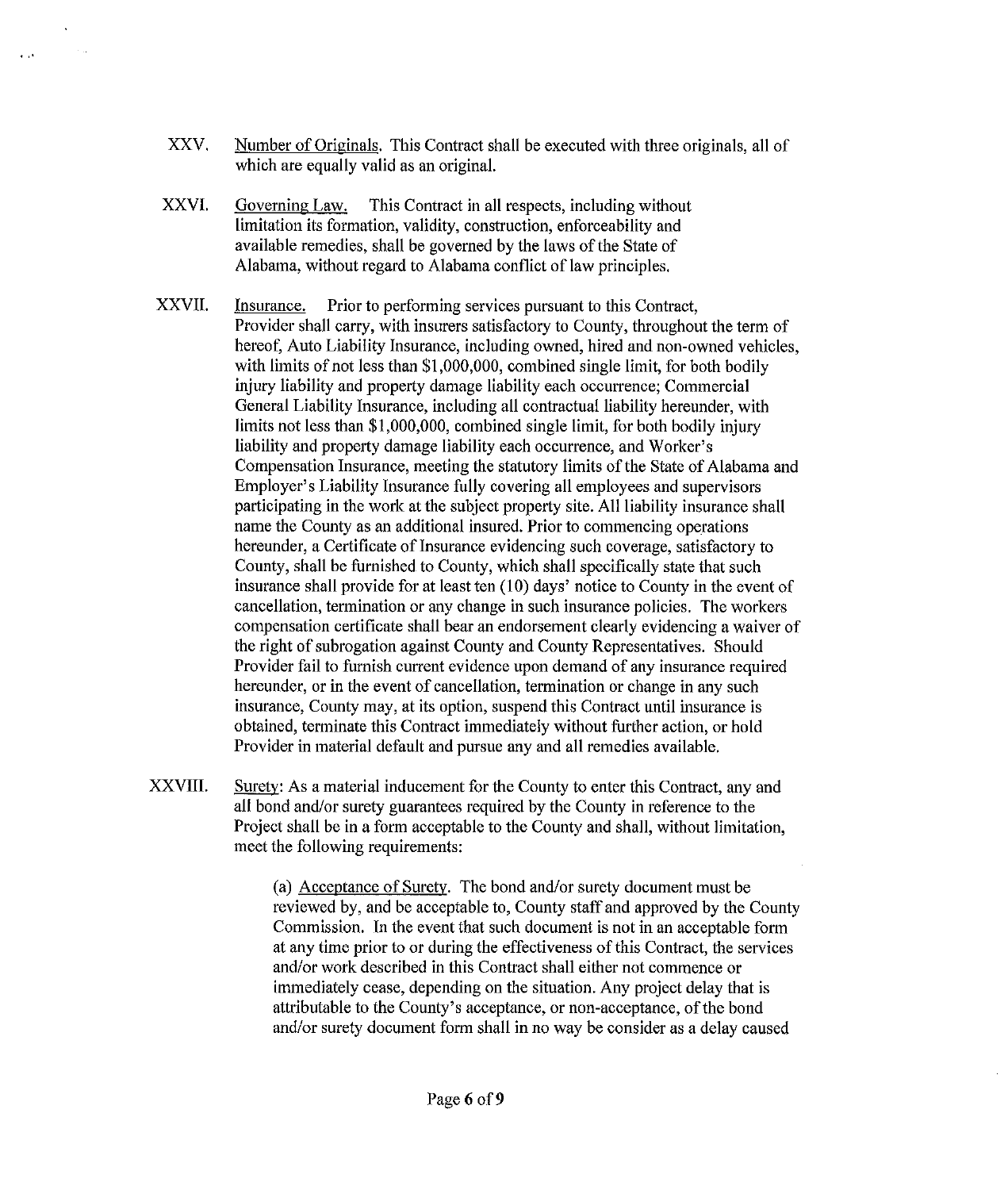circulation, published in the county of the contracting agency and shall post notice of final completion on the agency's bulletin board for one week, and shall require the contractor to certify under oath that all bills have been paid in full. Final settlement with the contractor may be made at any time after the notice has been posted for one entire week."  $§$ 39-1-1 (g) Code of AL 1975.

XXX. The public works project which is the subject of this invitation to bid is 100% funded by the Baldwin County Commission.

NOTE: Any failure to fully comply with this section or any applicable laws of the State of AL shall be deemed a material breach of the terms of both the Bid Award and the Respective contracts resulting there from. Furthermore, Baldwin County takes no responsibility for resulting delayed payments, penalties, or damages as a result of any failure to strictly comply with Alabama Law.

IN WITNESS WHEREOF, the parties hereto have executed this contract on the last day of execution by the COUNTY as written below.

ATTEST?<br> $\frac{1}{\sqrt{\frac{1}{N}}}\sqrt{\frac{1}{N}}$ County Administrator Alabama ) County of Baldwin risten  $M$ .  $\overline{Y}$  $\Omega$  Eq. Notary Public in and for said County, in said State, hereby certify that, Joe Davis, III, whose name as Chairman of Baldwin County Commission, and Wayne Dyess, whose name as County Administrator, are known to me, acknowledged before me on this day that, being informed of the contents of the Contract for Professional and Construction Services, they, as such officers and with full authority, executed same knowingly and with full authority to do so on behalf of said Commission. Given under my hand and official seal, this the day of  $\bigwedge$ une, 2021. Notary Public<br>Notary Public<br>My Commission Expires My Commission Expires **...**<br>**My Commission Expires:**<br>December 28, 2024.Ai SIGNATURE & NOTARY PAGE TO FOLLOW ru:: .. '.:;.\_ ~ *:.P:;* 1 Q:J"v Page 8 of 9 **:**  $\mathcal{L}_{\mathbb{R}^n}$  .  $\mathcal{L}_{\mathbb{R}^n}$  ,  $\mathcal{L}_{\mathbb{R}^n}$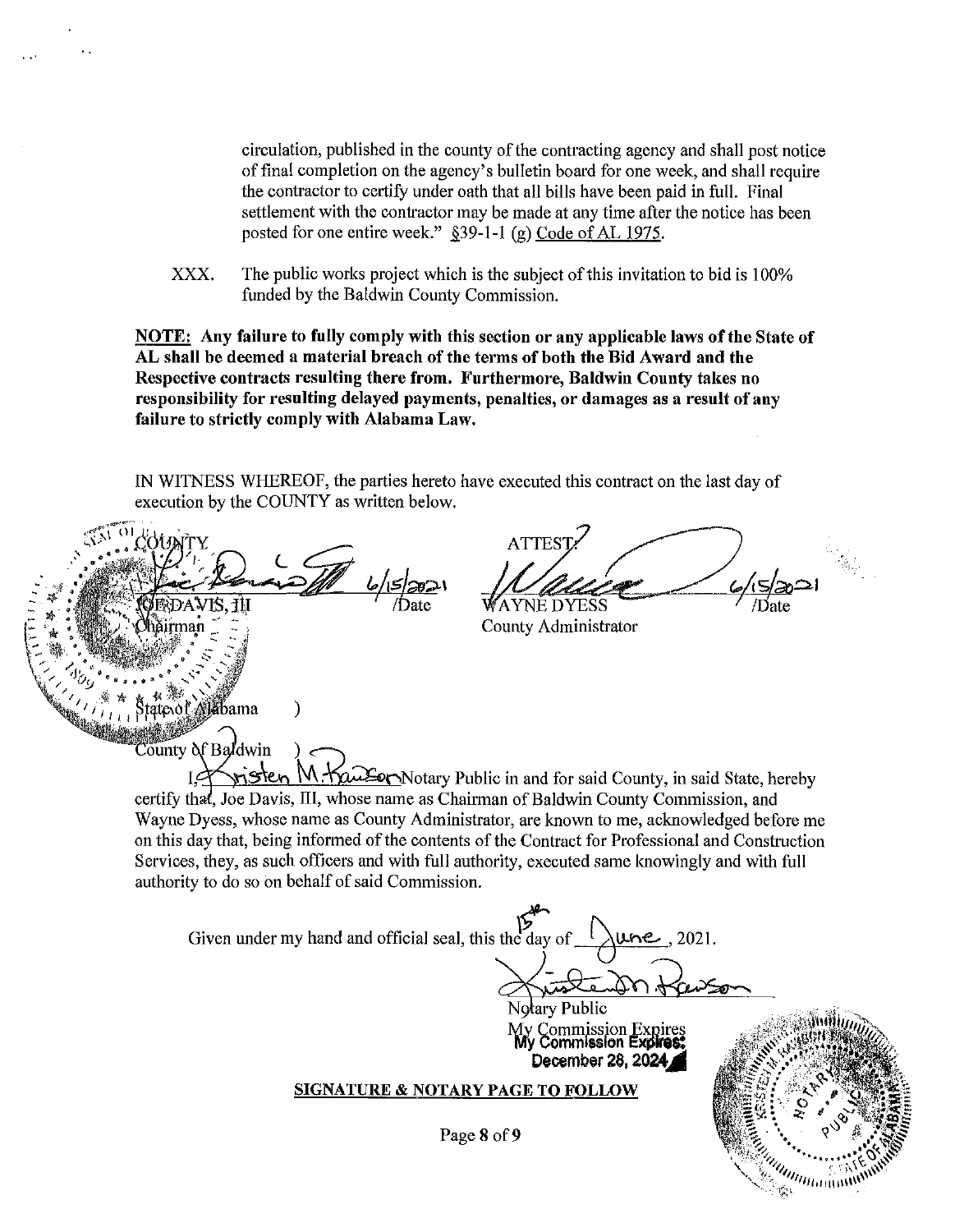## **PROVIDER:**

 $\mathcal{L}_{\mathcal{A}}$ 

 $\ddotsc$ 

*Double AA Construction Company, LLC*   $16 - 10 - 21$ By Robert Fleming  $J$  /Date Its Owner

State of Alabama (b)

County of Baldwin )

I, Timothy S. Smith Notary Public in and for said County and State, hereby certify that Robert Fleming as Owner of Double AA Construction Company, LLC, whose name is signed to the foregoing in that capacity, and who is known to me, acknowledged before me on this day that, being informed of the contents of the foregoing, he executed the same voluntarily on the day the same bears date for and as an act of said Double AA Construction Company, LLC.

GIVEN under my hand and seal on this the  $10th$  day of June . 2021.

tary Public.

My Commission Expires 3/7/2023.

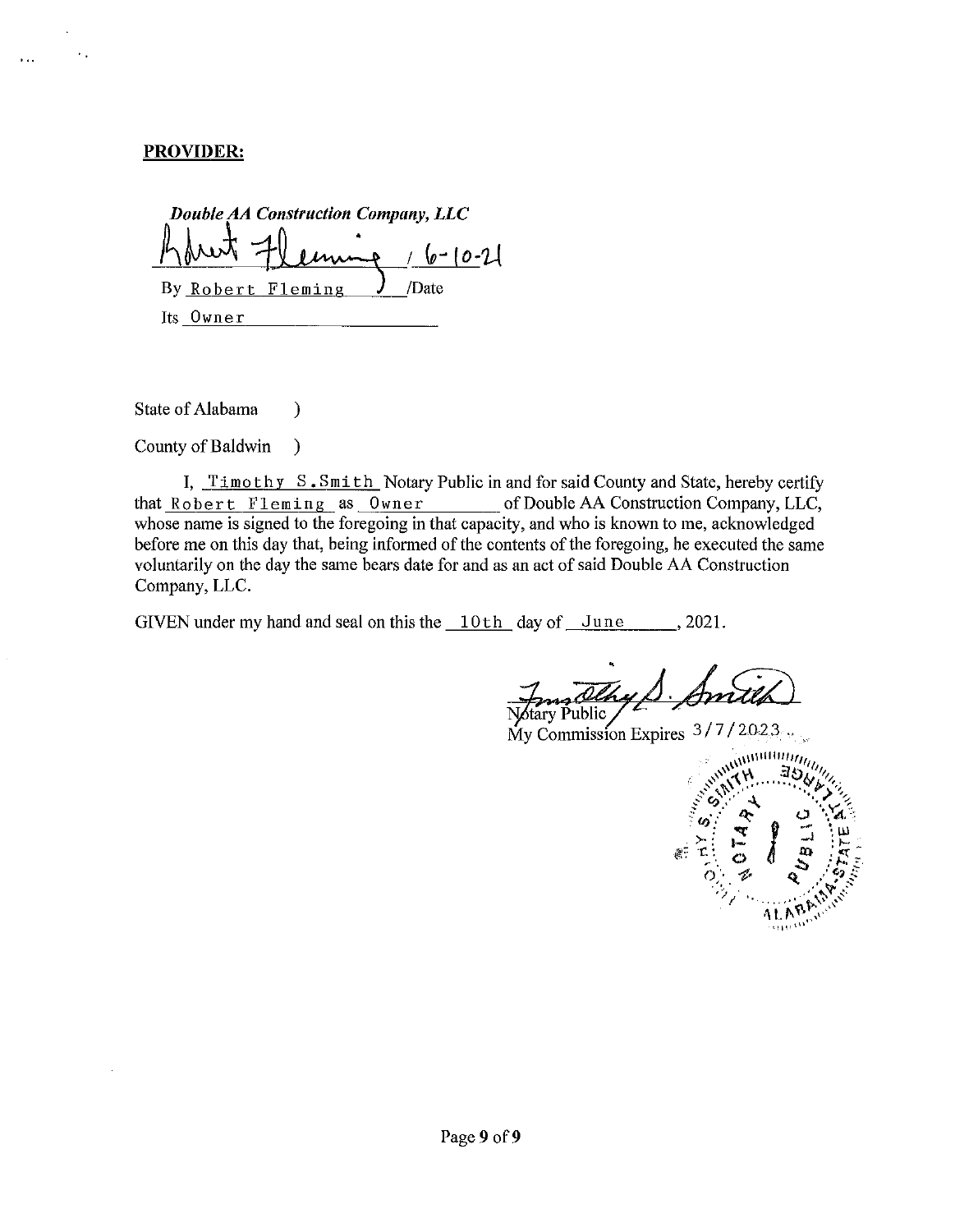$\bar{\mathcal{A}}$ 

# **BID #WG21-27 RESPONSE FORM**

 $\sim$   $\epsilon$ 

 $\bullet$ 

 $\mathbf{r}$ 

 $\mu$  and  $\mu$ 

Labor & Incidental Materials for Roof Replacement & Maintenance to Various County Buildings

| Date: $May$ 20, 2021                                                                     |  |
|------------------------------------------------------------------------------------------|--|
| Out of State $\frac{x}{\text{Yes}}$ or $\frac{x}{\text{No}}$ If yes, Registration Number |  |
| Company Name: Double AA Construction Company, LLC                                        |  |
| Address: 8735 Lott Road, Wilmer, Alabama 36587                                           |  |
|                                                                                          |  |
|                                                                                          |  |
| Company Rep. Rob Fleming                                                                 |  |
| (Rep. Name Typed or Printed)                                                             |  |
|                                                                                          |  |
| Emailaddress: doubleaaconst aol.com $\qquad \qquad \_$                                   |  |
| Phone: $(251)$ 645-1266                                                                  |  |
| Fax: $(251)$ 645-1286                                                                    |  |

Contractor's License Number 37758<br>(License Issued by the Alabama State Licensing Board for General Contractors)

# "ALABAMA GENERAL CONTRACTORS LICENSE NUMBER MUST BE CLEARLY LISTED ON THE OUTSIDE OF THE VENDOR BID ENVELOPE"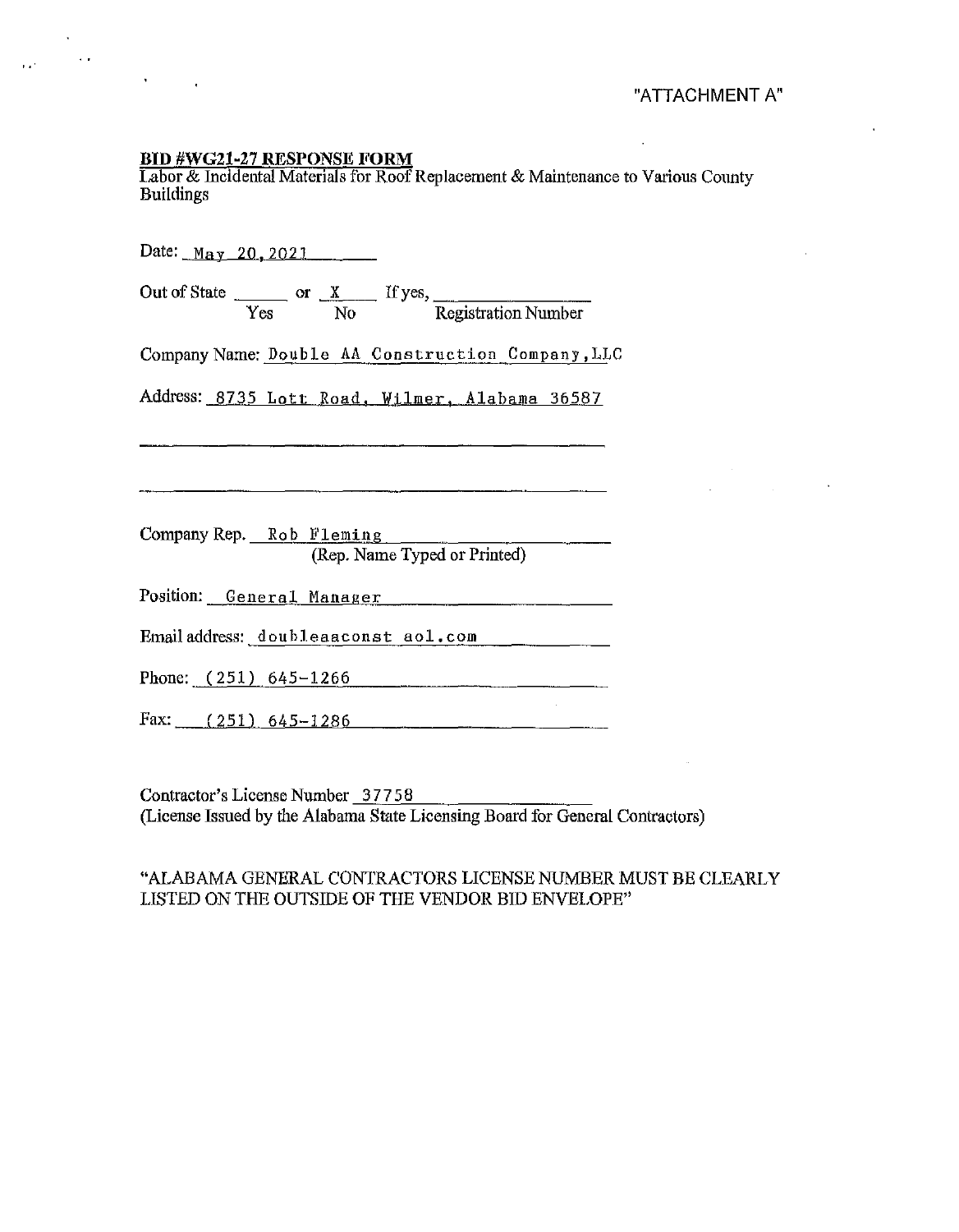# SECTION 0400.1

..

 $\mathcal{A}^{\text{max}}_{\text{max}}$ 

 $\bar{z}$ 

# BID FORM

| BID TO:                       | PROJECT IDENTIFICATION: "Roof Replacement and Maintenance To Various Buildings,<br>Labor & Incidental Materials Contract"<br><b>Baldwin County Commission</b>                                                                                                                                                                                                                                                                                                                                                                                                                                                                                                   |  |  |  |  |
|-------------------------------|-----------------------------------------------------------------------------------------------------------------------------------------------------------------------------------------------------------------------------------------------------------------------------------------------------------------------------------------------------------------------------------------------------------------------------------------------------------------------------------------------------------------------------------------------------------------------------------------------------------------------------------------------------------------|--|--|--|--|
|                               | Double AA Construction Company, LLC<br><b>BID FROM:</b>                                                                                                                                                                                                                                                                                                                                                                                                                                                                                                                                                                                                         |  |  |  |  |
|                               | 8735 Lott Road, Wilmer, Alabama 36587                                                                                                                                                                                                                                                                                                                                                                                                                                                                                                                                                                                                                           |  |  |  |  |
|                               | 1. The undersigned BIDDER agrees, if this Bid is accepted, to enter into an agreement with<br>OWNER, to perform the Work as specified for the Bid Price and within the Bid Times<br>indicated and in accordance with other terms and conditions of the Contract Documents.                                                                                                                                                                                                                                                                                                                                                                                      |  |  |  |  |
| 2.<br>a.<br>$C_{\star}$<br>d. | In submitting this Bid, BIDDER represents, per Agreement, that:<br>This Bid will remain subject to acceptance for 30 days after the day of Bid opening;<br>The Owner has the right to reject this Bid;<br>b.<br>BIDDER accepts the provisions of the Instructions and Supplementary Instructions to<br>Bidders regarding disposition of Bid Security;<br>BIDDER will sign and submit the Agreement with the Bonds and other documents<br>required by the Bidding Requirements within 15 days after the date of OWNER'S Notice<br>of Award:<br>BIDDER has received the following Addenda receipt of which is hereby acknowledged;<br>e.<br>Number<br>Date<br>N/A |  |  |  |  |
| 3.                            | \$31,900.00<br><b>BASE BID (Archive Bldg, Coating)</b>                                                                                                                                                                                                                                                                                                                                                                                                                                                                                                                                                                                                          |  |  |  |  |
| 4.                            | UNIT PRICING $-$ Owner can add/delete quantities from the Contract as required.                                                                                                                                                                                                                                                                                                                                                                                                                                                                                                                                                                                 |  |  |  |  |
| a.                            | Cut out and replace isolated blisters and defects.<br>$\underline{50 \text{ SF}}$ (2 \ 1 \ 0 \ 0 \ 0 \ 0 \ per SF = $\underline{\$ \underline{500,00} \phantom{000} \phantom{0000} }$ Included in Base Bid                                                                                                                                                                                                                                                                                                                                                                                                                                                      |  |  |  |  |
| b.                            | Cut out and replace wet insulation.<br>per SF = $\frac{1}{2}$ 4, 500.00<br>300 SF @ $15.00$<br><b>Included in Base Bid</b>                                                                                                                                                                                                                                                                                                                                                                                                                                                                                                                                      |  |  |  |  |
| c.                            | Cut out and replace isolated unbonded perimeter edge stripping membranes.<br>50 LF @ 10.00 per LF = $$500.00$<br>Included in Base Bid                                                                                                                                                                                                                                                                                                                                                                                                                                                                                                                           |  |  |  |  |
| d.                            | Install sealant at membrane metal edge termination.<br>110 LF @ 5.00 per LF = \$550.00<br><b>Included in Base Bid</b>                                                                                                                                                                                                                                                                                                                                                                                                                                                                                                                                           |  |  |  |  |
| С.                            | Coat area w/ asphaltic polyurethane coating.<br>per $SF = $3,000,00$<br>300 SF @ 10.00<br>Included in Base Bid                                                                                                                                                                                                                                                                                                                                                                                                                                                                                                                                                  |  |  |  |  |

 $\sim$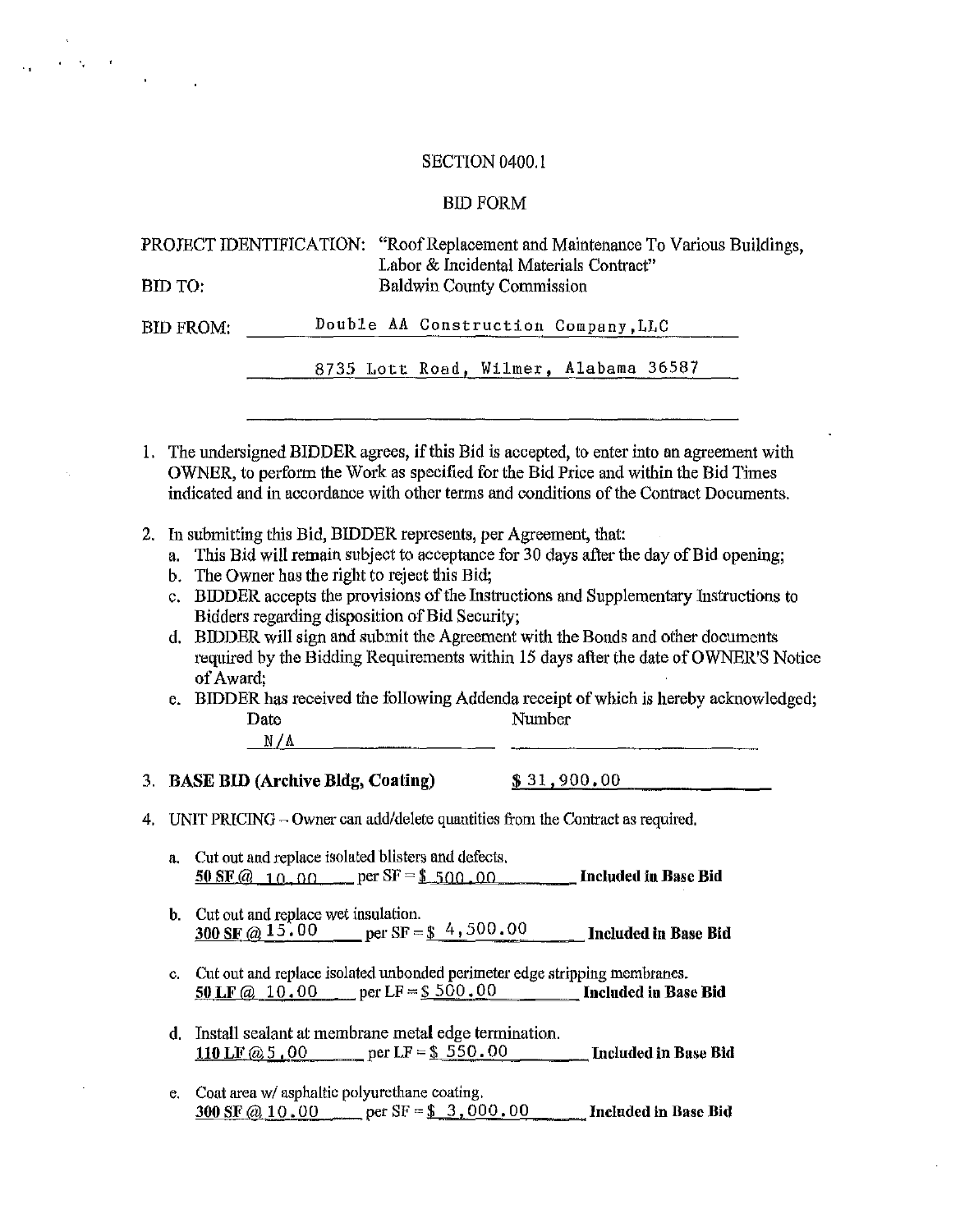f. Smooth and prime flashing pimples. 100 SF  $\omega$  10.00 per SF = \$ 1,000.00 Included in Base Bid

 $\langle\mathbf{v},\mathbf{v}\rangle$  and

- g. Reinforce vertical membrane flashing laps. 100 LF  $@10.00$  per LF = \$ 1,000.00 Included in Base Bid
- h. Apply sealant and pop rivets to metal coping joints and replace backed out and missing fasteners.  $\overline{50 \text{ LF} \omega}$  10.00 per LF = \$ 500.00 Included in Base Bid
- i. Remove and replace deteriorating sealant at expansion joints and sidewalk/wall interface. 300 LF @ 8.00 per LF =  $\frac{1}{2}$ , 400.00 Included in Base Bid
- j. Cut out and replace deteriorated lead flashing at plumbing vent. 2 Units  $@ 75,00$  per Unit = \$ 150,00 Included in Base Bid
- k. Clean and apply coating to entire roof. 7000 SF  $@ 2.00$  per SF =  $$ 14,000,00$  Included in Base Bid
- 5. BASE BID (Comm at Admin, Coating) \$ 14.500,00
- 6. UNIT PRICING Owner can add/delete quantities from the Contract as required.
	- a. Cut out and replace isolated blisters and defects. **25 SF**  $@ 10.00$  per  $SF = $ 250.00$  Included in Base Bid
	- b. Apply sealant at membrane metal edge terminations. 300 LF @ 5.00 per LF =  $$1,500.00$  Included in Base Bid
	- c. Coat area w/ asphaltic polyurethane coating. 1000 SF @ 10,00 per SF =  $$10,000,00$  Included in Base Bid

# 7. BASE BID (BM Courthouse, Coating)  $\frac{127.000}{100}.00$

- 8. UNIT PRICING- Owner can add/delete quantities from the Contract as required.
	- a. Cut out and replace isolated blisters and defects. SOO SF@ 10. 00 per *SF=\$* 5, 000. 00 Included in Base Bid
	- b. Cut out and replace isolated tmbonded perimeter edge stripping membranes. 200 LF @ 10.00 per LF =  $$2,000.00$  Included in Base Bid
	- c. Apply sealant to membrane metal edge terminations 300 LF  $@ 5.00$  per LF = \$ 1, 500.00 Included in Base Bid
	- d. Cut out drain stripping defects and reinforce w/liquid flashing and polyester. 100 SF @ 10.00 per SF =  $\frac{1}{2}$ , 000.00 Included in Base Bid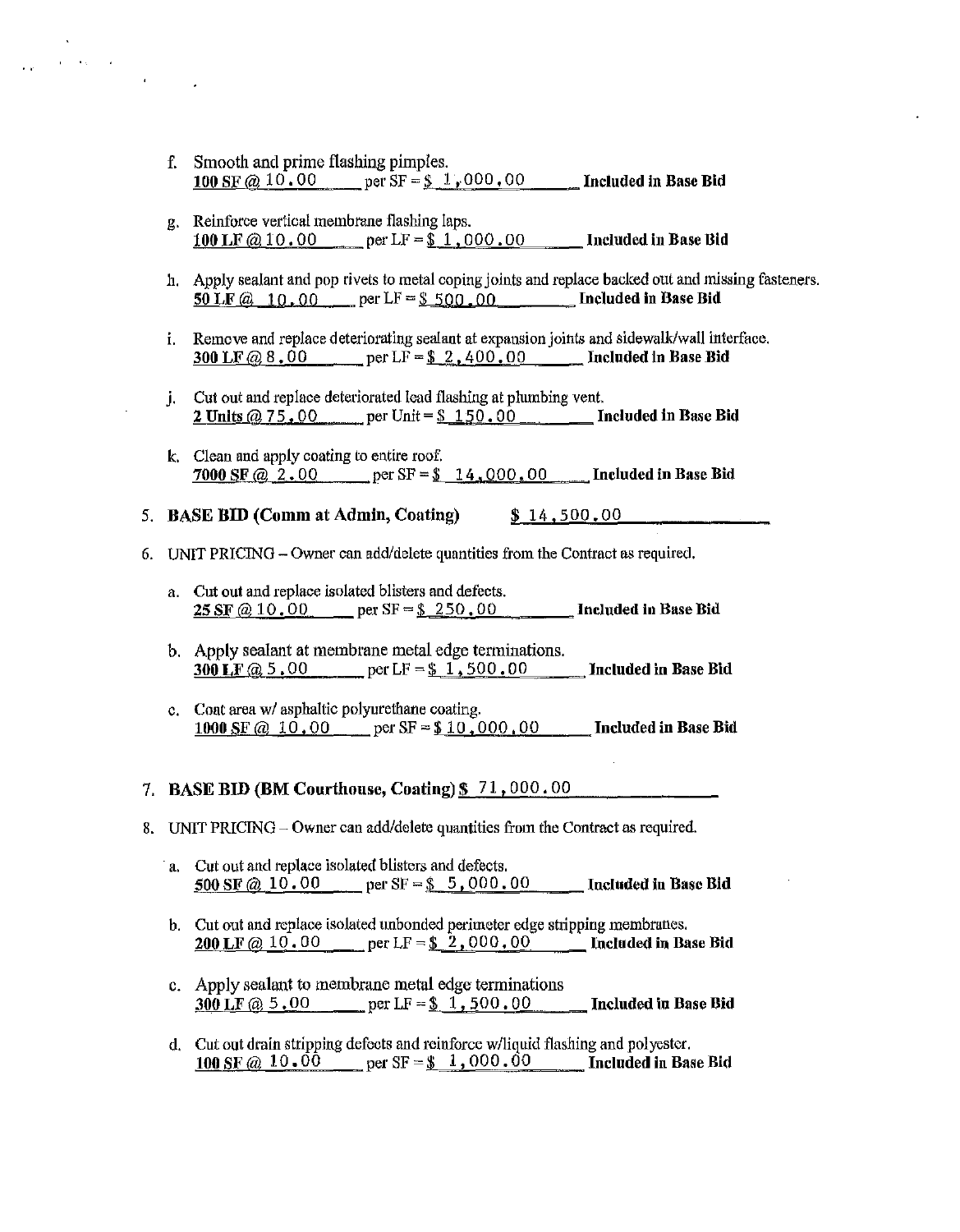- e. Cut out and replace wet insulation<br>500 SF  $\omega$  15.00 per SF =  $per S = $7,500.00$  Included in Base Bid
- f. Clean and apply coating to membrane roof and vertical flashings. **21,000 SF**  $@2.25$  per SF = \$ 47,250.00 Included in Base Bid

9. BASE BID (BM Jail, Coating) \$ 26,800.00

 $\mathcal{L}^{\text{max}}$  and  $\mathcal{L}^{\text{max}}$ 

I 0. UNIT PRJCING - Owner can add/delete quantities from the Contract as required.

- a. Cut out and replace isolated blisters and defects. 500 SF @ 10.00 per SF =  $$5,000.00$  Included in Base Bid
- b. Cut out and replace isolated unbonded perimeter edge stripping membranes. 100 LF  $@10.00$  per LF = \$ 1,000.00 Included in Base Bid
- c. Cut out and replace elevator roof membrane stripping. 75 SF  $@ 10.00$  per SF = \$ 750.00 Included in Base Bid
- d. Apply Revitalizer coating. 902 SF @ 10.00 per SF =  $$9,020.00$  Included in Base Bid
- e. Repair unbouded patches and EPDM transition on lower south roof. 10 SF  $\omega$  28.00 per SF = \$ 280.00 Included in Base Bid
- f. Clean and apply coating. 800 SF @ 10.00 per SF =  $$8,000.00$  Included in Base Bid

### 11. BASE BID (Level II Shelter, Coating)  $$27,900.00$

12. UNIT PRJClNG - Owner can add/delete quantities from the Contract as required.

- a. Cut out and replace isolated blisters and defects. 50 SF  $\omega$  10.00 per SF = \$ 500.00 Included in Base Bid
- b. Cut out and replace wet insulation 100 SF  $@.15.00$  per SF = \$ 1,500,00 Included in Base Bid
- c. Cut out and replace isolated unbonded perimeter edge stripping membranes. 80 LF  $\omega$  10.00 per LF = \$ 800.00 Included in Base Bid
- d. Apply sealant to membrane metal edge terminations. 80 LF  $@ 5.00$  per LF = \$ 400.00 Included in Base Bid
- e. Repair and reinforce vertical membrane flashing. 370 SF  $@10.00$  per SF = \$3, 700.00 Included in Base Bid
- f. Replace and reflash plumbing vent. 1 Unit  $@. 75.00$  per Unit = \$ 75.00 \_\_\_\_\_\_ Included in Base Bid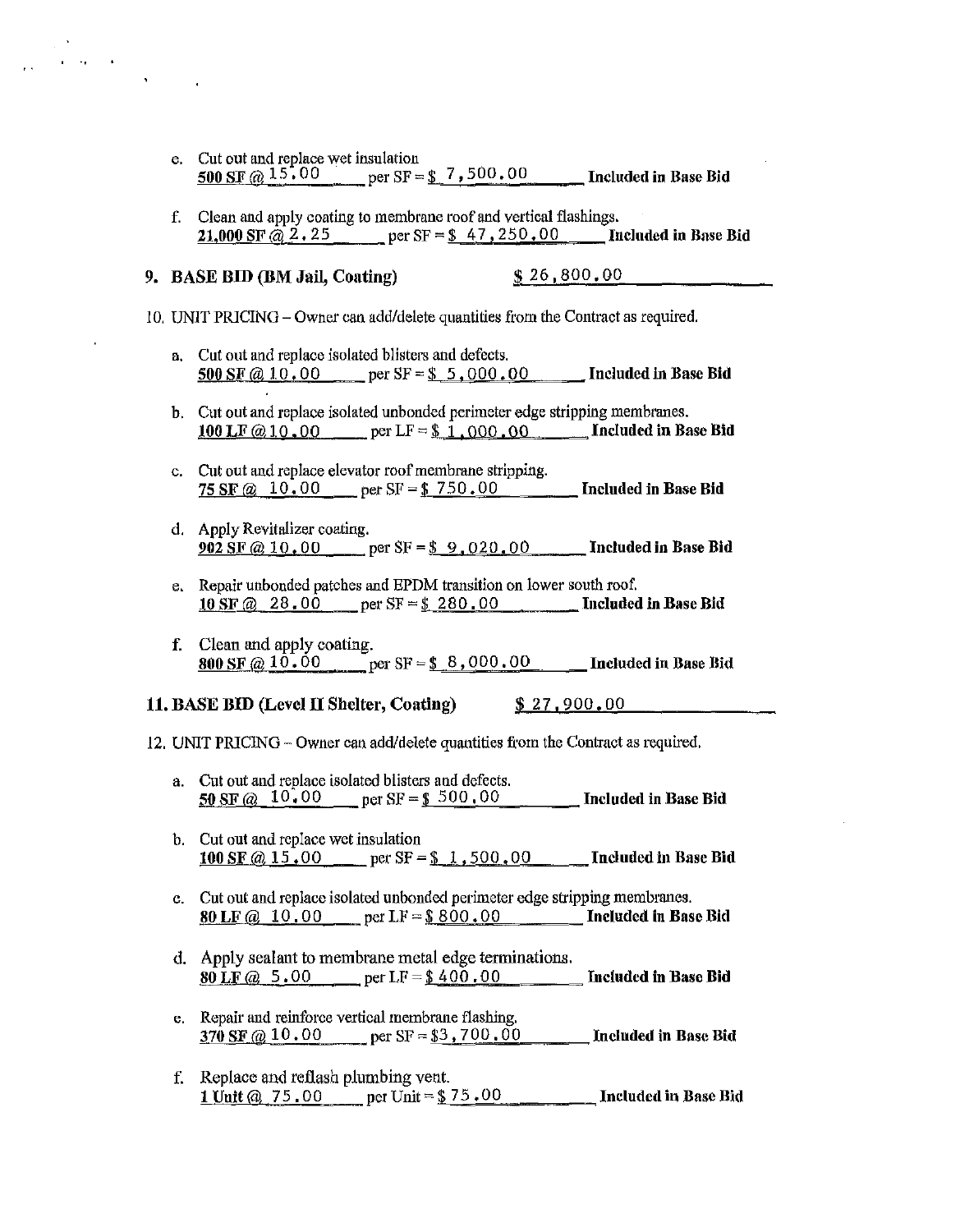- g. Reapply asphaltic coating, with prime and granules.<br>500 SF  $\textcircled{a}$  10.00 per SF = \$ 5,000.00  $=$  per SF =  $\frac{6}{5}$ , 000.00 Included in Base Bid
- h. Replace missing fasteners/rivets and apply sealant on metal coping laps.<br>18 LF  $@$  10.00 per LF = \$ 180.00 **Included in Base Bid** 18 LF @ 10, 00 per LF = \$ 180, 00
- i. Remove and replace deteriorated sealant on vertical wall expansion joints. 360 LF @ 8.00 per LF =  $$2,880,00$  Included in Base Bid
- j. Clean and recoat entire roof and vertical flashing, two coats.<br>4000 SF  $\omega$  2.00 per SF = \$ 8.000.00 multipled in Base Bid  $per SF=\frac{8}{9}.8,000.00$

### **13. BASE BID (New CIS, Coating)** \$ 29,000,00

#### 14. UNIT PRICING - Owner can add/delete quantities from the Contract as required.

- a. Cut out and replace isolated blisters and defects. **200 SF**  $\omega$  10.00 per SF =  $\frac{\$}{}$  2,000.00 Included in Base Bid
- b. Cut out and replace wet insulation 300 SF @ 15.00 per SF =  $$4,500,00$  Included in Base Bid
- c. Cut out and replace isolated unbonded perimeter edge stripping membranes. 70 LF @  $10.00$  per LF =  $\frac{$200.00}{$}$  Included in Base Bid
- d. Apply sealant to membrane metal edge termination. 80 LF  $@ 5.00$  per LF = \$ 400.00 Included in Base Bid
- e. Reapply asphaltic coating, with prime and granules.<br>500 SF  $\textcircled{a}$  12.00 per SF = \$ 6,000.00  $\text{per SF} = $6,000.00$  Included in Base Bid
- f. Repair and reinforce vertical membrane flashing. 70 SF  $\omega$  10.00 per SF = \$ 700.00 Included in Base Bid
- g. Clean and recoat entire roof and vertical flashing, two coats. 5500 SF @ 2.00 per SF =  $$11,000,00$  Included in Base Bid

### 15. BASE BID (Foley Courthouse Annex, Coating) \$46,000.00

16. UNIT PRICING - Owner can add/delete quantities from the Contract as required.

- a. Cut out and replace isolated blisters and defects. 100 SF @ 10.00 per SF =  $$1,000,00$  Included in Base Bid
- b. Cut out and replace isolated unbonded perimeter edge stripping membranes. 120 I.F  $@10,00$  per LF = \$ 1, 200.00 Included in Base Bid
- c. Apply sealant to membrane metal edge termination. 500 LF  $@5.00$  per LF = \$ 2,500.00 Included in Base Bid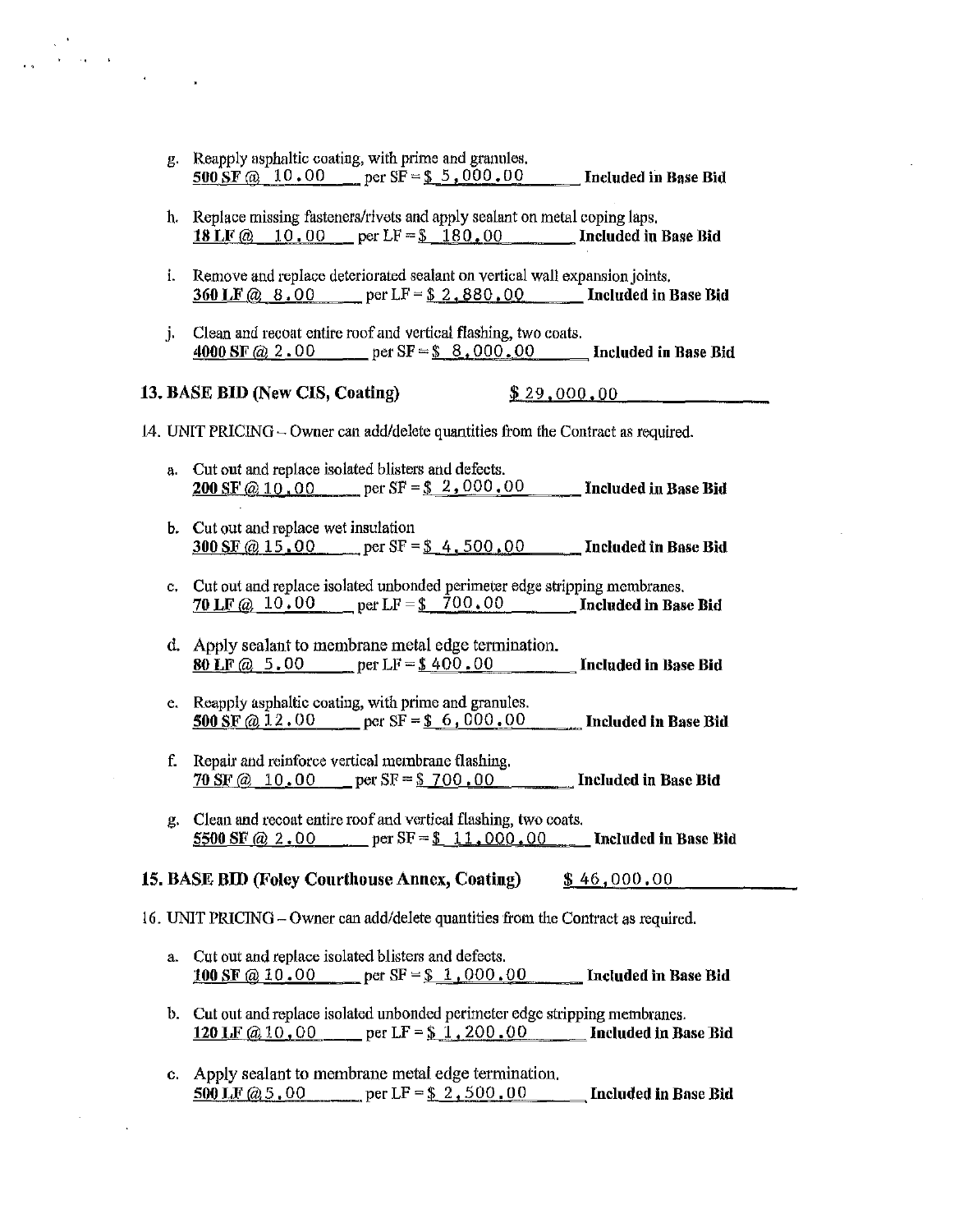| d. Replace metal fascia.         |                      |                      |
|----------------------------------|----------------------|----------------------|
| $30 \text{ LF } (a) 30 \cdot 00$ | per LF = $\$$ 900,00 | Included in Base Bid |

- e. Apply sealant to metal roof transition.  $5 \text{ LF } (a) \quad 10.00$  per LF =  $$50.00$  **Included in Base Bid**
- f. Straighten bent and replace missing rake stmcture. 8 LF @ 30.00 per LF =  $$240.00$  Included in Base Bid
- g. Replace damaged gutter. 16 LF  $\omega$  40.00 per LF = \$ 640.00 Included in Base Bid
- h. Remove embedded shingle from and repair damaged EIFS. 1 SF  $\hat{\omega}$  200.00 per SF = \$ 200.00 Included in Base Bid
- i. Clean and coat field and flashing membrane. 16.900 SF @ 2.00 per SF =  $$33,800,00$  Included in Base Bid

### 17. BASE BID (Mullet Point Pavilion, Coating)  $$10,400,00$ .

18. UNIT PRJCING-Owner cau add/delete quantities from tbe Contract as required.

- a. Cut out and replace isolated blisters and defects. 25 SF  $@$  10,00 per SF = \$ 250,00 Included in Base Bid
- b. Cut out and replace isolated unbonded perimeter edge stripping membranes. 50 LF  $\omega$  10.00 per LF = \$ 500.00 Included in Base Bid
- c. Apply sealant to membrane metal edge termination 80 LF  $@$  5.00 per LF = \$ 400.00 Included in Base Bid
- d. Repair damaged shingles. 25 SF @ 20.00 per SF =  $$500.00$  Included in Base Bid
- e. Clean and coat membrane roof. 600 SF  $@10.00$  per SF = \$6,000,00 Included in Base Bid

### 19. BASE BID (Central Annex I, Coating) \$ 34.500.00

20. UNIT PRICING- Owner can add/delete quantities from the Contract as required.

- a. Adhere flashing to wall and rivet skirt to throughwall.  $80 \text{ LF } @ 10.00$  per LF = \$ 800.00 Included in Base Bid
- b. Cut out and replace isolated unbonded perimeter edge stripping membranes. 50 LF  $\omega$  10.00 per LF = \$ 500.00 Included in Base Bid
- c. Apply membrane metal edge termination. 600 LF  $@ 10.00$  per LF = \$6,000.00 Included in Base Bid